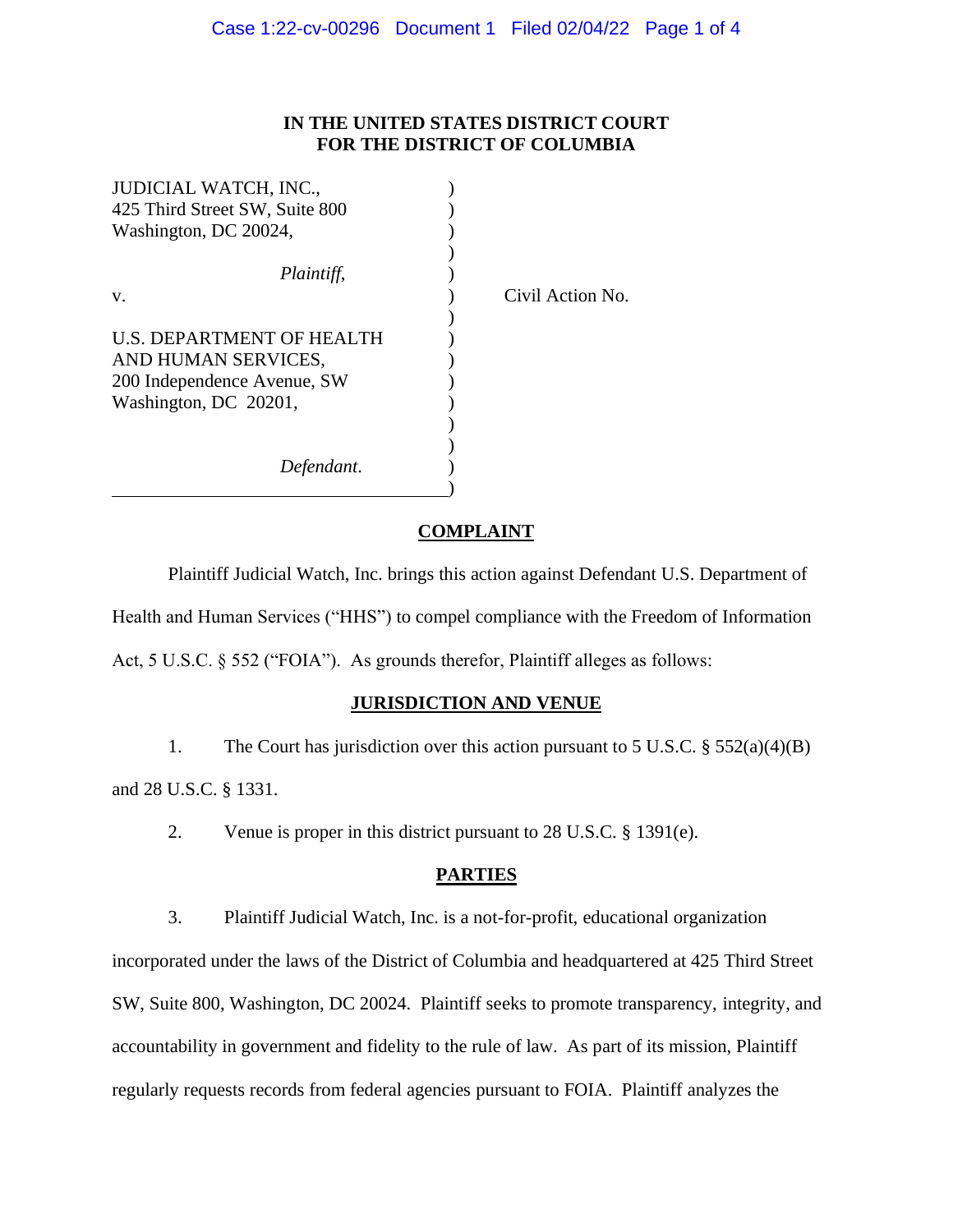agencies' responses and disseminates both its findings and the requested records to the American

public to inform them about "what their government is up to."

4. Defendant U.S. Department of Health and Human Services ("HHS") is an agency

of the U.S. Government headquartered at 200 Independence Avenue, SW, Washington, DC

20201. HHS has possession, custody, and control of records to which Plaintiff seeks access.

# **STATEMENT OF FACTS**

5. On November 16, 2021, Plaintiff sent a FOIA request to HHS, via the Web Portal,

seeking access to the following:

**All records of communications, including emails and text messages, regarding the September 21, 2021 letter co-authored by Sen. James Lankford and other congressmen to Secretary Xavier Becerra, demanding an investigation into the University of Pittsburgh's program of fetal body parts procurement and experimentation (copy attached), sent to and from the following HHS officials: Secretary Becerra, Deputy Secretary Andrea Palm, Acting General Counsel Dan Berry, and Assistant Secretary Sarah Lovenheim.** 

The time frame for the requested records was identified as "September 21, 2021 through the

present."

6. By email dated November 16, 2021, HHS acknowledged receipt of the request

and assigned Plaintiff's FOIA request the reference number 2022-00160-FOIA-OS. It also

invoked FOIA's 10-day extension of time provision due to "unusual circumstances."

7. On November 16, 2021, Plaintiff sent a FOIA request to the National Institutes of

Health ("NIH"), a component of Defendant, via the Web Portal, seeking access to the following:

**All records of communication, including emails and text messages, regarding the September 21, 2021 letter co-authored by Sen. James Lankford and other congressmen to Director Francis Collins, demanding an investigation into the University of Pittsburgh's program of fetal body parts procurement and experimentation (copy attached), sent to and from the following NIH officials: Director Collins, Principal Deputy Director Lawrence A. Tabak, Acting Chief of Staff John T. Burklow, and Acting Associate Director Renate H. Myles.**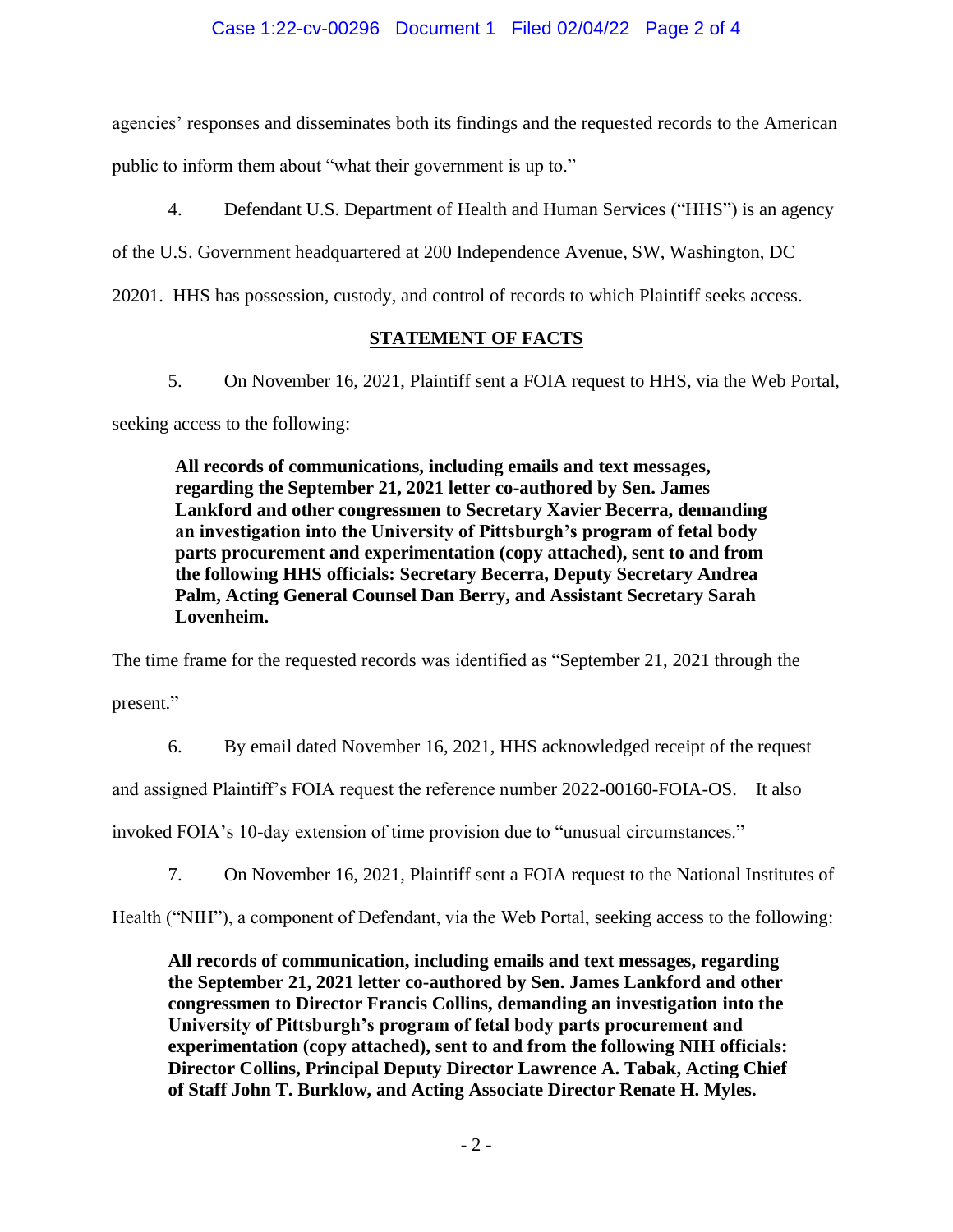### Case 1:22-cv-00296 Document 1 Filed 02/04/22 Page 3 of 4

The time frame for the requested records was identified as "September 21, 2021 through the present."

8. By email dated November 16, 2021, NIH acknowledged receipt of the request and assigned Plaintiff's FOIA request the reference number 57376.

9. As of the date of this Complaint, Defendant HHS has failed to: (i) determine whether to comply with the requests; (ii) notify Plaintiff of any such determination or the reasons therefor; (iii) advise Plaintiff of the right to appeal any adverse determination; or (iv) produce the requested records or otherwise demonstrate that the requested records are exempt from production.

# **COUNT I (Violation of FOIA, 5 U.S.C. § 552)**

10. Plaintiff realleges paragraphs 1 through 9 as if fully stated herein.

11. Defendant is in violation of FOIA.

12. Plaintiff is being irreparably harmed by reason of Defendant's violation of FOIA, and Plaintiff will continue to be irreparably harmed unless Defendant is compelled to comply with the law.

13. Plaintiff has no adequate remedy at law.

14. To trigger FOIA's administrative exhaustion requirement, Defendant HHS was required to make a final determination on Plaintiff's requests by December 30, 2021. Because Defendant failed to make a final determination on Plaintiff's requests within the time limits set by FOIA, Plaintiff is deemed to have exhausted its administrative appeal remedies.

WHEREFORE, Plaintiff respectfully requests that the Court: (1) order Defendant to conduct searches for any and all records responsive to Plaintiff's FOIA requests and demonstrate that it employed search methods reasonably likely to lead to the discovery of records responsive

- 3 -